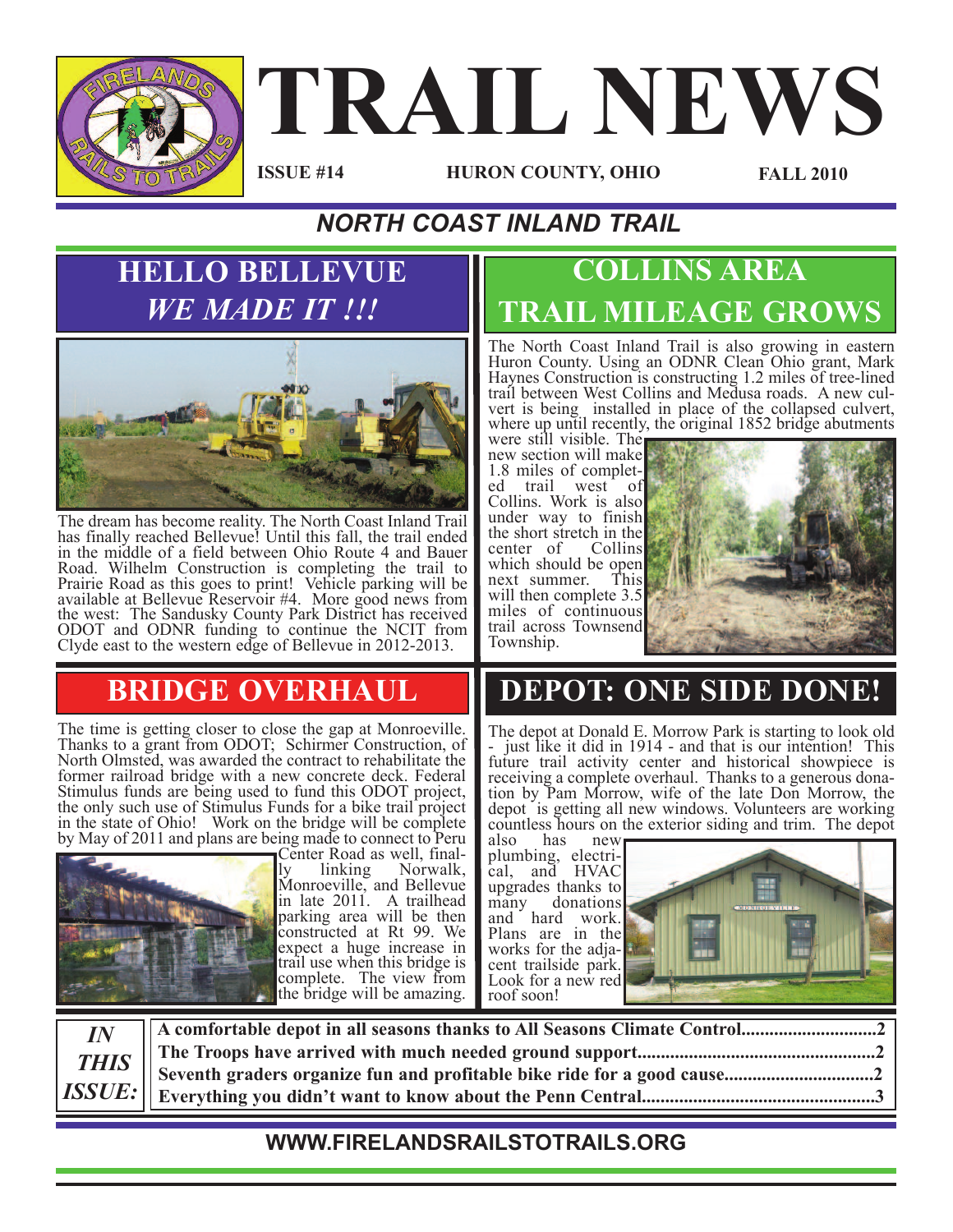# **MIXED FREIGHT**

FRTTI is pleased to announce our newest board member: **Jan Tkach** of Wakeman. Jan is an avid outdoors lover, a Wakeman Councilperson, President of the Dalton Community Park Board and works part time at the Wakeman Community Library. We are glad to have her on board!... Trustee, Chief Birder, and Webmaster **Lisa Wendt** continuously monitors and adds to our bird houses on the trail and has also added an event calendar to our wonderful website... **Clark Hahn** donated a day's worth of backhoe time in Collins to improve drainage along the trail east of Hartland Center... **Stan Bernhardt, Rich Libbee, Gordon Oney, and Steve Siesel** have been mowing almost non-stop for most of the summer to keep the trail well manicured.... **Pam Morrow** donated funds for new depot windows.... They are being installed by FRTTI Trustee **Fritz Kuenzel**, who also created the Monroeville depot signs. Fritz, along with trustee **Steve Siesel,** have logged countless hours working on the depot exterior with **Rich Libbee** working inside.... **Rick, Robyn, and Taylor Schaffer** spent a day cleaning the depot interior.... Our **Trail Adoptees** have done a wonderful job of picking up debris on the trail although the **Wakeman Wranglers** have reported "There is nothing to pick up. No trash, just a few twigs!"... **MB's Pooch Parlor** has adopted the section just west of Sand Hill Road... Other trail sections are available!... **Paul Lindenberger**, lifelong friend of **Don Morrow,** has donated the original freight agent's desk for use in the depot. Paul has completely restored this huge antique!... Work has started on the **Kiwanis Overlook** at the double arch bridge. Spearheaded by **Jack Schaffer and Larry McGlinchy**, with steel donated by **Lake Erie Construction**, the

overlook will extend high above the Huron River. Expertise, labor and equipment from **Jim, Steve, and Dave Wasiniak**, **Tom Eastman**, and others, made for perfectly poured footers. Work will continue over the next few months....stay tuned for more details in the spring Trail News!



# **ROAD SOLDIERS!**

We have always desired the help of a local service organization to help with events and to help make short work of heavy tasks. To our luck, in rolled the Road Soldiers Cycling Club from the Ohio Veterans Home! Representatives from this enthusiastic bunch have attended board meetings all summer, and helped immensely with the huge 5K event. The Road Soldiers also held two organized bike rides this year.

"We could not have had such success at our 5K event without their help", said race coordinator Joyce Dupont. "The Road Soldiers helped with setup and coordination, and served as marshals for the race including manning water stops." In addition, the Road Soldiers



spent two full days working on the depot, removing boards and sanding and applying primer.

"They really gave us a boost on the depot work and we are glad to have them involved in our trail", said trustee Rick Schaffer.

# **TURN UP THE HEAT**

Visitors to the depot will be very comfortable thanks to the generous donation by Bob Stang of All Seasons Climate Control. Bob donated

and installed a like-new furnace and a/c unit! Rick Laser and John Johnson of All Seasons, as seen here, spent two full days installing the system. All Seasons was also hired to install all new plumbing work which was meticulously installed by Barry Hammond. FRTTI Trustee Emeritus Rich Libbee has been busy upgrading our entire electrical system complete with a new panel!



# **ROLLING ALONG**

FRTTI Founder Gordon Oney rode in his 15th GOBA ride which rolled through the hills of southeastern Ohio.... Our treasurer, Doug Jaqua, and trustee Joyce Dupont and her husband, Bill, rode from Washington, D.C. to Pittsburgh on the Great Allegheny Passage in September, covering 320 miles in 7 days as seen here, left, along the C&O Canal in Maryland.... In August, Joe Wilhelm and his sister, Rose Seliga, rode 630 miles from St. Joe, MO to Indianapolis, IN on leg 4 of their cross country trip, as seen here crossing the Mississippi River by ferry, right photo.



# **BIKE TO BEAT CANCER**

Thirteen riders in the first annual Bike to Beat Cancer Ride raised \$733 for cancer research and had a great time in the process. Cousins Shelby Bumb and Audra Leber, both local seventh graders, organized this ride from Bellevue to Norwalk and back this July 17th. Many riders had not been on the NCIT before and were very impressed with "the wonderful trail right here in their backyard" as they described it. Shelby and Audra presented a recap of the ride at the August board meeting at the depot.

"Our favorite parts of the trail were the beautiful view from the Seymour Creek Bridge and the big hill near North West Street", said Shelby. "All of the riders wore matching yellow Bike to Beat Cancer shirts", Audra added. The shirts were designed by the girls.

"Our entire board was impressed with the well planned and well managed bike ride fundraiser", commented FRTTI president Joe Mantey. Catherine McConnell took this photo at the start of their ride.



**2** *NORTH COAST INLAND TRAIL*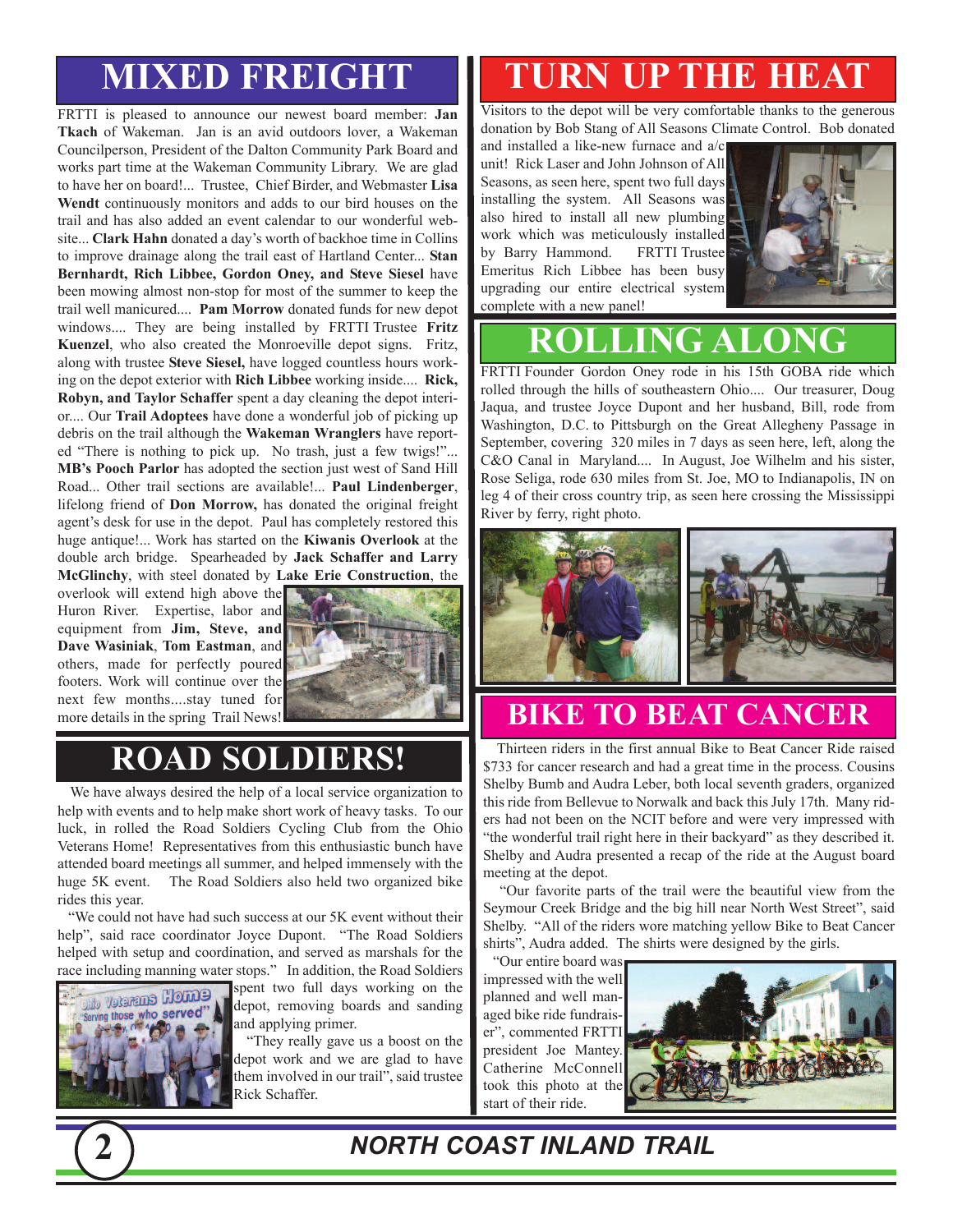As this goes to print, we have many projects underway on multiple fronts: wrapping up getting the trail to Bellevue, more Collins area trail work, completing the massive bridge in Monroeville, and restoring the depot, all the while keeping up with trail maintenance.

Next year's big project will be the closing of the gap from Peru Center Road to the new bridge at Monroeville. Details will be forthcoming. We also have a 0.3 mile stretch of trail to be completed in Central Collins. Preliminary work is under way there. We will also improve trail surfaces where funds permit.

With the rapidly expanding trail mileage comes rapidly expanding maintenance. This will be our biggest challenge yet in 2011. This year trail maintenance was a lot like painting a bridge: get to one end and start all over again on the other end.

Each mile of limestone trail we manage will run in excess of \$1,500 per year just to maintain, mow, and trim. We need you now more than ever to help us maintain this beautiful trail. Your memberships and donations are what keep us rolling. We thank you for keeping memberships current and for signing up friends and fellow trail users.

We also encourage you to join us at one of our regular work days as often as you like. Together we can stay ahead of the maintenance and keep the trail looking A-1. You just might meet some friends in the process. *- Joe Mantey, FRTTI President*

# **WHAT'S NEXT? TRAIL ETIQUETTE**

The NCIT is a true multi-use trail. While we can expect to see bikes, horses, skiers and dogs, we must also respect one another. Our success in building and maintaining your trail stems from the diversity of interests and often the financial support of those with interests which may differ from yours.

**Bikers:** Remember that pedestrians and horses have the right of way. Announce when passing walkers and runners and remember to stop, announce yourself, and await instructions from those on horseback. Never startle a horse. When stopping along the trail, always pull off into the grass.

**Birders:** Step off trail surface when stopping to watch or photograph birds to allow others to pass. Do not disturb or approach nesting boxes.

**Dog walkers:** Keep dogs on a leash and keep control of your dog at all times. Be sure to clean up after your dog,

**Equestrians:** Stay to the right and move onto grass berms when stopping. Kick off or shovel off any horse manure from the trail or trailhead lots.

**Walkers and runners:** Stay to the right to allow bikers to pass. Stay on the trail. There are no side paths off the trail. Adjacent land is private property. Do not climb on railings or abutments.

**Winter trail users:** Stay out of the cross country ski tracks - walk to the side of them.

For emergencies, dial 911. To report an unusual condition, contact us via the website. Together we can all coexist and enjoy the trail!

# **NIGHT RIDE**



12 nocturnal bike riders rode the annual night ride from Monroeville to Bellevue and back this October 14. Riders brought their loose change and we raised over \$130 for depot restoration and trailside park development!



The 3rd annual 5K race brought out 200 runners and walkers this May. "We raised almost \$1,000 for our trail", said race coordinator and FRTTI Trustee Joyce Dupont. Prizes were awarded for the women's and men's divisions for runners and first place walkers. For complete race results, visit our trail website.

#### *PRESERVING OUR* **RAILROAD HERITAGE**

In the early 1900's, railroad mergers were typically end-to-end to expand systems. By the 1960's, railroads, especially in the northeast, were looking to merge to eliminate duplicate lines and facilities. Beset by heavy passenger losses, antiquated work rules, excess WWII trackage still on the tax rolls, and competition from trucks and highways, the trunk lines (the New York to Chicago railroads) sought out merger partners.

Erie teamed up with Lackawanna in 1960. C&O took control of B&O and later added Western Maryland. In 1964, N&W added the Nickel Plate, the Wabash, the AC&Y, and the P&WV. The two giants, New York Central (NYC) and the Pennsylvania (PRR) suddenly found themselves unattached and decided to merge in 1968 to form the sixth largest corporation in the world: Penn Central. It began profitable but would soon become a disaster.

Little thought had been given to the actual merging of operations. PRR was an archaic railroad with miles of excess unneeded trackage and ancient operating methods. NYC was a lean, streamlined machine. NYC's "Green Team" and PRR's "Red Team" (named for their boxcar colors ) didn't have a plan to integrate operations. The Green Team saw the merger as a takeover and soon left for other jobs. PC's Chairman, PRR's Stuart Saunders, and PC's President, NYC's Alfred Perlman, maintained separate offices in Philadelphia and New York, respectively, and rarely spoke. Shipments, freight cars, and entire trains became lost for days as the early computer systems didn't mesh. Accounting was an intricate web of lies and the road's system map was a bowl of spaghetti.

By 1970, the PC was bankrupt and most maintenance was deferred. Weeds choked busy mainlines, tracks washed out, and derailments were common. By 1976, Congress created Conrail which consolidated PC with other bankrupt railroads in the northeast. The Norwalk Branch had a severe washout near North West Street and was not to be included in Conrail. It was abandoned on March 31, 1976 by Penn Central and the property was sold off. Railroads had hit an all time low but would come bounding back as you will see in the next issue. The many branch lines that didn't survive have given us plenty of trails! Compiled by Joe Mantey many branch lines that didn't survive have given us plenty of trails!



**PART 5 OF 5:**

**PENN CENTRAL** 



*On the ground! Penn Central GP9 #7386 has derailed at Fremont in 1968. This scene would be repeated many more times before the line's demise. Howard Ameling photo.*

*HURON COUNTY'S RECREATIONAL TRAIL* **3**